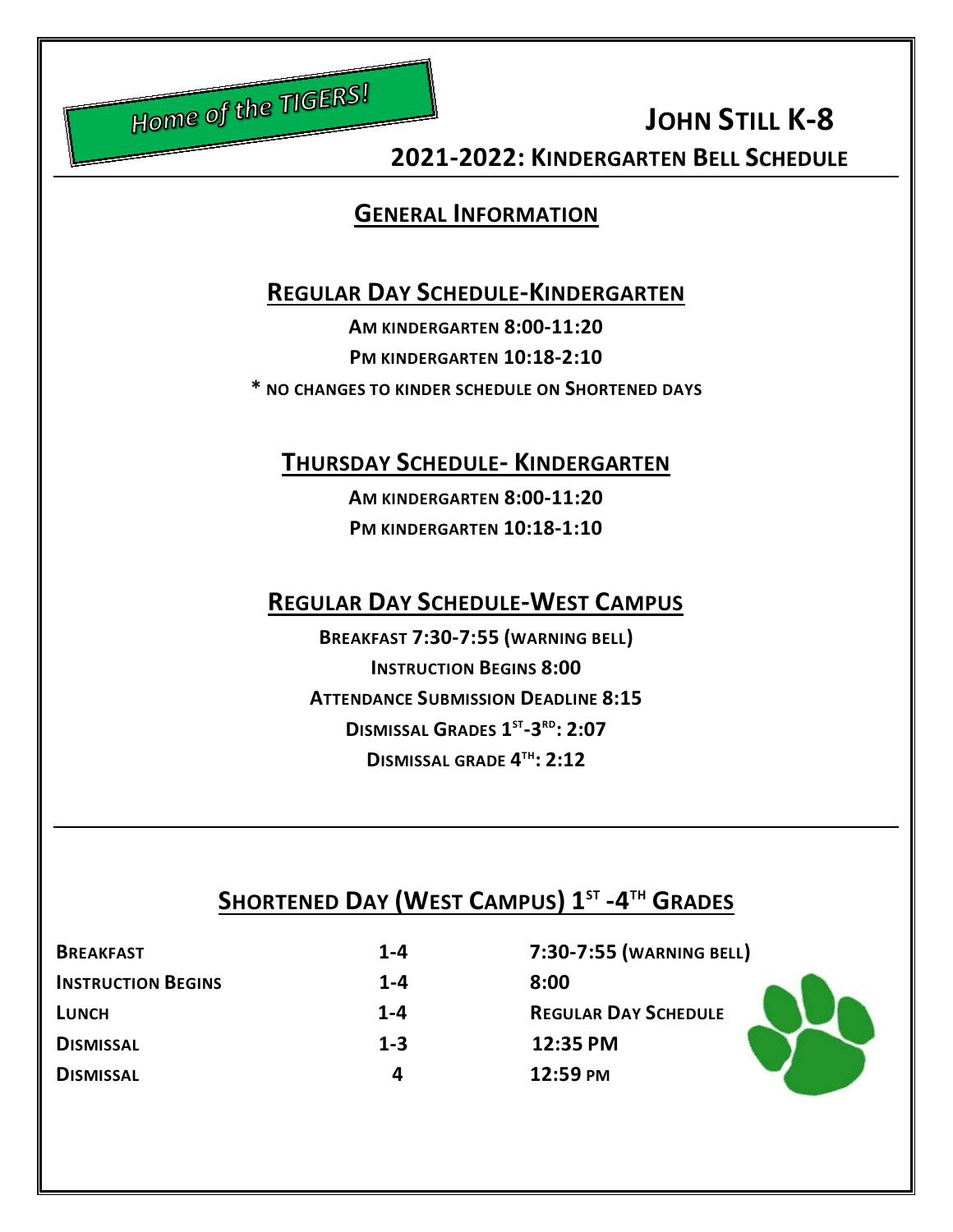

**2021-2022: 1 ST TO 4 TH GRADE BELL SCHEDULE**

|                           | <b>AM Kinder</b> | <b>PM Kinder</b> | Grade 1       | Grade 2     | Grade 3     | Grade 4   |
|---------------------------|------------------|------------------|---------------|-------------|-------------|-----------|
| <b>Breakfast</b>          | $7:30-8:00$      |                  | $7:30-8:00$   | 7:30-8:00   | 7:30-8:00   | 7:30-8:00 |
| <b>Instruction Begins</b> | 8:00             | 10:38            | 8:00          | 8:00        | 8:00        | 8:00      |
| <b>Recess</b>             | $10:30 -$        |                  | $9:20-9:35$   | $9:00-9:15$ | 9:50-10:05  | $10:15-$  |
|                           | 10:50            |                  |               |             |             | 10:25     |
| Eat                       | (Grab-n-Go       | $10:18-$         | $11:05 -$     | $11:30-$    | $11:50-$    | $12:15-$  |
|                           | Lunch)           | 10:38            | 11:30         | 11:55       | 12:15       | 12:40     |
| Play                      |                  |                  | $11:30-$      | $11:10-$    | $12:15-$    | $11:55-$  |
|                           |                  |                  | 11:50         | 11:30       | 12:35       | 12:15     |
|                           |                  |                  |               |             |             |           |
| <b>PM Recess</b>          |                  |                  | $1:05 - 1:15$ | $1:20-1:30$ | $1:30-1:40$ | NA.       |
| <b>Dismissal</b>          | 11:20            | 2:10             | 2:07          | 2:07        | 2:07        | 2:12      |

### **REGULAR DAY SCHEDULE GRADES K-4**

#### **THURSDAY SCHEDULE GRADES K-4**

|                  | <b>AM Kinder</b> | <b>PM Kinder</b> | Grade 1     | Grade 2     | Grade 3     | Grade 4     |
|------------------|------------------|------------------|-------------|-------------|-------------|-------------|
| <b>Breakfast</b> | $7:30-8:00$      |                  | 7:30-8:00   | 7:30-8:00   | 7:30-8:00   | 7:30-8:00   |
| Recess           | 10:30-10:50      |                  | $9:20-9:35$ | $9:00-9:15$ | 9:50-10:05  | 10:15-10:25 |
| Lunch: Eat       | (Grab-n-Go       | 10:18-10:38      | 11:05-11:30 | 11:30-11:55 | 11:50-12:15 | 12:15-12:35 |
|                  | Lunch)           |                  |             |             |             |             |
| Lunch: Play      |                  |                  | 11:30-11:50 | 11:10-11:30 | 12:15-12:35 | 11:50-12:15 |
| <b>PM Recess</b> |                  |                  | 12:40-12:50 | 12:50-1:00  | 12:57-1:07  |             |
| <b>Dismissal</b> | 11:20            | 1:10             | 1:07        | 1:07        | 1:07        | 1:12        |

### **SHORTENED DAY BELL SCHEDULE GRADES K-4**

|                  | <b>AM Kinder</b> | <b>PM Kinder</b> | Grade 1   | Grade 2     | Grade 3     | Grade 4     |
|------------------|------------------|------------------|-----------|-------------|-------------|-------------|
| <b>Breakfast</b> | $7:30-8:00$      |                  | 7:30-8:00 | $7:30-8:00$ | $7:30-8:00$ | 7:30-8:00   |
| <b>Recess</b>    |                  |                  |           |             |             | 10:15-10:25 |
| Lunch            | (Grab-n-         | $10:18-$         | $11:05-$  | $11:10-$    | $11:50-$    |             |
|                  | Go Lunch)        | 10:38            | 11:45     | 11:50       | 12:30       | 12:09-12:49 |
| <b>Dismissal</b> | 11:20            | 2:10             | 12:35     | 12:35       | 12:35       | 12:59       |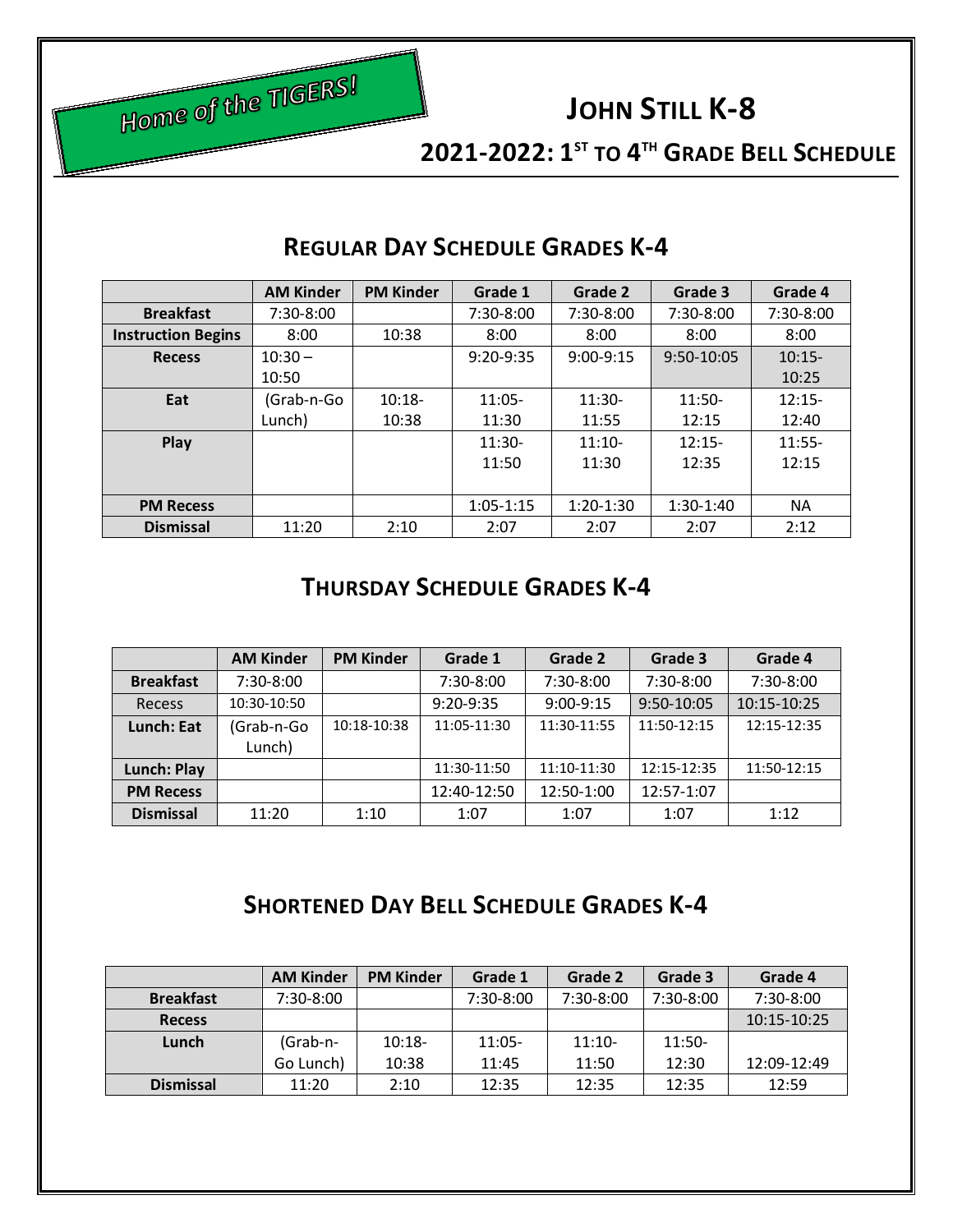

# **JOHN STILL K-8**

## **2021-2022: 1 ST TO 4 TH GRADE RAINY DAY LUNCH BELL SCHEDULE**

Morning Pick-up: 8:00 in the multipurpose room.

 $\sim$  1  $1<sup>st</sup>$  Grade –  $11:10 - 11:40$  2  $2<sup>nd</sup>$  Grade – 11:20-11:50 3 rd Grade – 11:45 – 12:15 4 th Grade – 12:10 – 12:40

Teachers and students will have a 30-minute lunchtime on rainy days. In order for lunchtime to work on rainy days, it is imperative that teachers take students to the cafeteria and pick students up from the cafeteria at the scheduled time.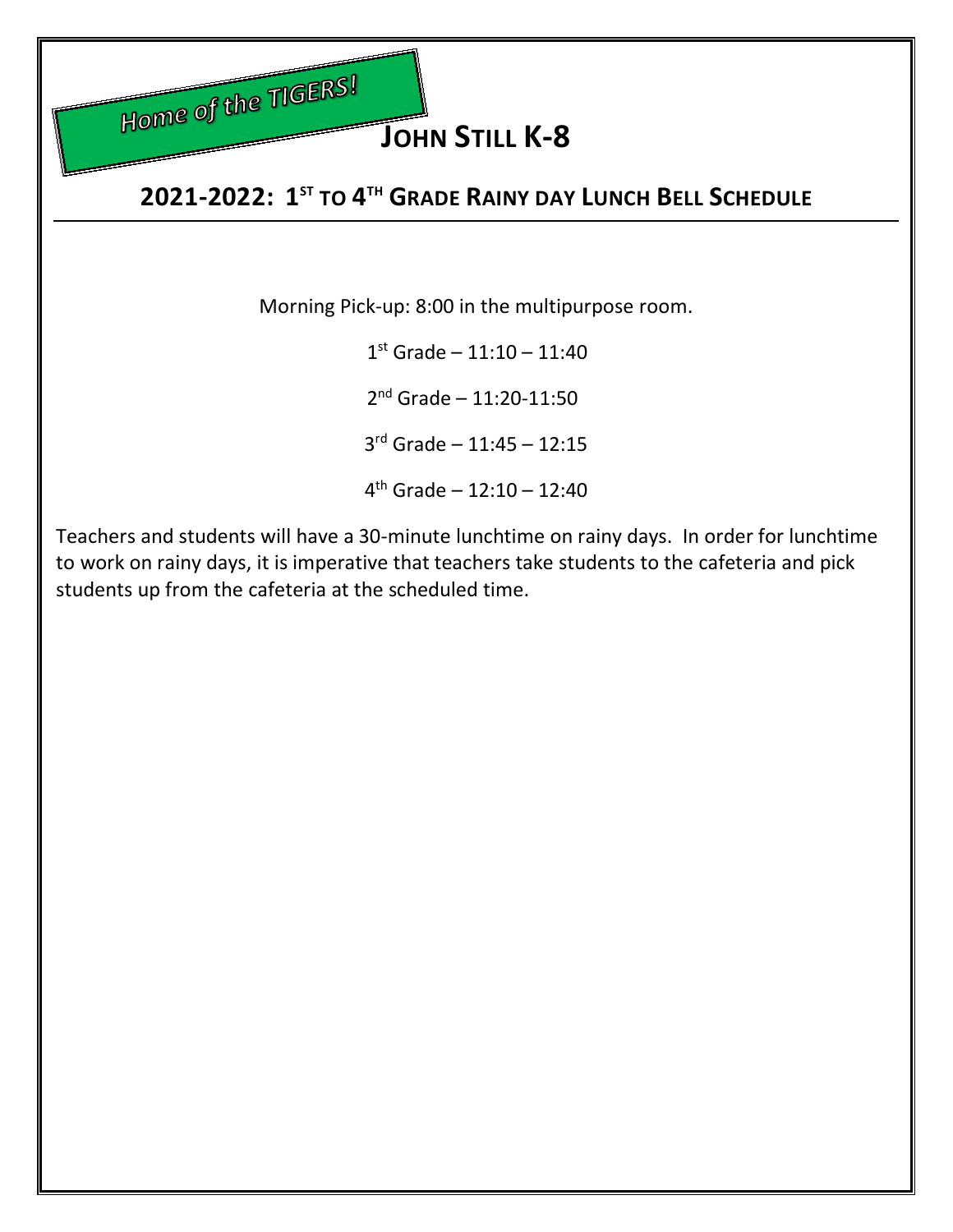

## **2021-2022: 5 TH -6 TH GRADE BELL SCHEDULE**

| <b>Grade 5-6: REGULAR DAY SCHEDULE-EAST CAMPUS</b> |                                                                                                                           |  |  |
|----------------------------------------------------|---------------------------------------------------------------------------------------------------------------------------|--|--|
| <b>Time</b>                                        |                                                                                                                           |  |  |
| 7:40-8:05 AM                                       | Breakfast (Warning Bell)                                                                                                  |  |  |
| 8:10 AM                                            | Instruction Begins                                                                                                        |  |  |
| 8:25AM                                             | Attendance Deadline Submission                                                                                            |  |  |
| 10:40-10:50 AM                                     | 5 <sup>th</sup> grade am recess                                                                                           |  |  |
| 10:50-11:00 AM                                     | 6 <sup>th</sup> grade am recess                                                                                           |  |  |
| 11:15-12:00 PM                                     | Lunch: 5 <sup>th</sup> plays from 11:15-11:35, eats from 11:35-12:00<br>6th eats from 11:15-11:35, plays from 11:35-12:00 |  |  |
| 2:22PM                                             | Dismissal                                                                                                                 |  |  |

| <b>Grade 5-6: Thursday Schedule- East Campus</b> |                                                                                                                              |  |  |
|--------------------------------------------------|------------------------------------------------------------------------------------------------------------------------------|--|--|
| <b>Time</b>                                      |                                                                                                                              |  |  |
| 7:40-8:05 AM                                     | <b>Breakfast (Warning Bell)</b>                                                                                              |  |  |
| 8:10AM                                           | Instruction Begins                                                                                                           |  |  |
| 8:25AM                                           | Attendance Deadline Submission                                                                                               |  |  |
| 10:40-10:50 AM                                   | 5 <sup>th</sup> grade am recess                                                                                              |  |  |
| 10:50-11:00 AM                                   | 6 <sup>th</sup> grade am recess                                                                                              |  |  |
| 11:40-12:25 PM                                   | Lunch: 5 <sup>th</sup> : plays from 11:40-12:05, eats from 12:05-12:25<br>6th: eats from 11:40-12:05, plays from 12:05-12:25 |  |  |
| $1:22$ PM                                        | Dismissal                                                                                                                    |  |  |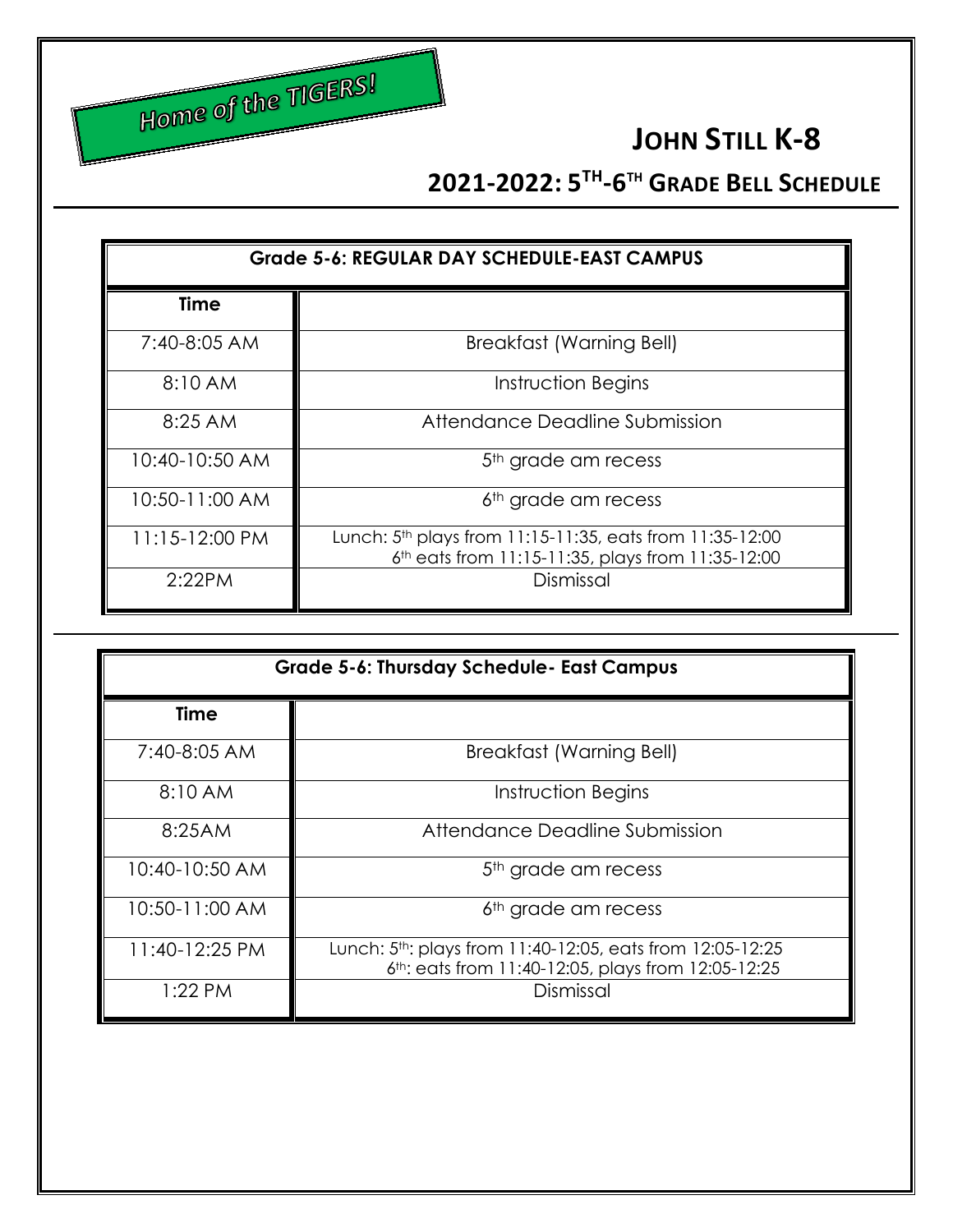

## **2021-2022: 5 TH -6 TH GRADE BELL SCHEDULE**

| <b>Grade 5-6: Shortened Day Schedule- East Campus</b> |                                                                                                                            |  |  |
|-------------------------------------------------------|----------------------------------------------------------------------------------------------------------------------------|--|--|
| <b>Time</b>                                           |                                                                                                                            |  |  |
| 7:40-8:05 AM                                          | Breakfast (Warning Bell)                                                                                                   |  |  |
| 8:10 AM                                               | Instruction Begins                                                                                                         |  |  |
| 8:25AM                                                | Attendance Deadline Submission                                                                                             |  |  |
| $9:45-9:55$ AM                                        | 5 <sup>th</sup> grade am recess                                                                                            |  |  |
| 10:25-10:35 AM                                        | 6 <sup>th</sup> grade am recess                                                                                            |  |  |
| 11:40-12:25 PM                                        | Lunch: 5 <sup>th</sup> plays from 11:40-12:05, eats from 12:05-12:25<br>6th: eats from 11:40-12:05, plays from 12:05-12:25 |  |  |
| $1:14$ PM                                             | Dismissal                                                                                                                  |  |  |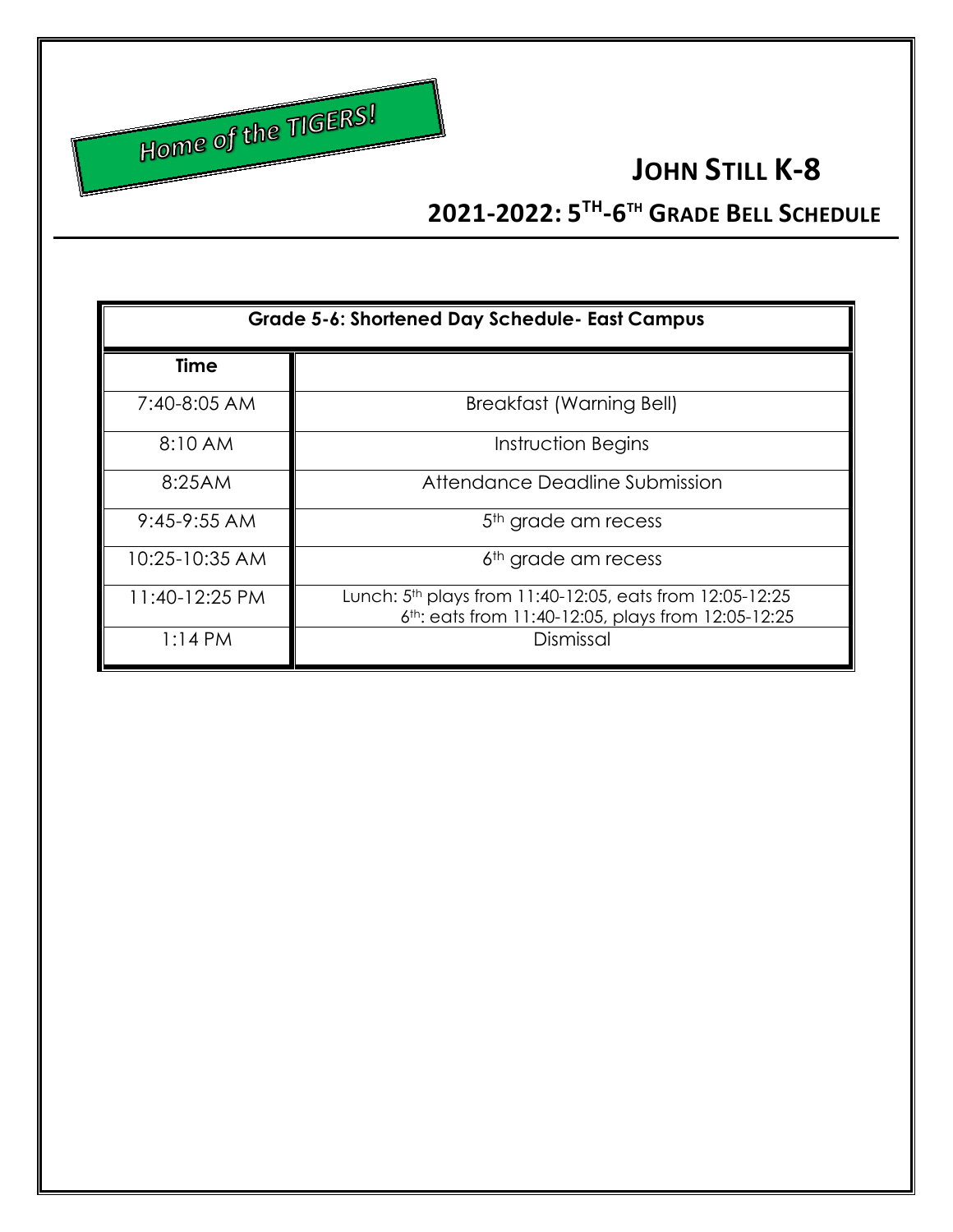

**2021-2022: JOHN STILL K-8 (EAST CAMPUS)**

**TH AND 8 TH GRADE BELL SCHEDULE**

### **REGULAR DAY 7 TH AND 8 TH**

**BREAKFAST 7:40-8:05 (WARNING BELL)**

|                 | $7th$ Grade     | 8 <sup>th</sup> Grade |                 |  |
|-----------------|-----------------|-----------------------|-----------------|--|
| period          | time            | period                | time            |  |
| 1 <sup>st</sup> | $8:10 - 9:02$   | 1 <sup>st</sup>       | $8:10 - 9:02$   |  |
| $Q$ nd          | $9:07 - 9:59$   | $Q$ nd                | $9:07 - 9:59$   |  |
| .9rd            | $10:04 - 10:56$ | .9rd                  | $10:04 - 10:56$ |  |
| Lunch           | $10:56 - 11:31$ | 4 <sup>th</sup>       | $11:01 - 11:53$ |  |
| 4 <sup>th</sup> | $11:36 - 12:28$ | Lunch                 | $11:53 - 12:28$ |  |
| 5 <sup>th</sup> | $12:33 - 1:25$  | 5 <sup>th</sup>       | $12:33 - 1:25$  |  |
| 6 <sup>th</sup> | $1:30 - 2:24$   | 6 <sup>th</sup>       | $1:30 - 2:24$   |  |

## **7 TH AND 8 TH GRADES THURSDAY SCHEDULE**

**BREAKFAST 7:40-8:05 (WARNING BELL)**

|                 | 7 <sup>th</sup> Grade | 8 <sup>th</sup> Grade |                 |  |
|-----------------|-----------------------|-----------------------|-----------------|--|
| period          | time                  | period                | time            |  |
| $\parallel$ 1st | $8:10 - 8:52$         | 1 <sup>st</sup>       | $8:10 - 8:52$   |  |
| 2 <sup>nd</sup> | $8:57 - 9:39$         | 2 <sup>nd</sup>       | $8:57 - 9:39$   |  |
| grd             | $9:44 - 10:26$        | 9rd                   | $9:44 - 10:26$  |  |
| Lunch           | $10:26 - 11:01$       | 4 <sup>th</sup>       | $10:31 - 11:13$ |  |
| 4 <sup>th</sup> | $11:06 - 11:48$       | Lunch                 | $11:13 - 11:48$ |  |
| 5 <sup>th</sup> | $11:53 - 12:35$       | 5 <sup>th</sup>       | $11:53 - 12:35$ |  |
| 6 <sup>th</sup> | $12:40 - 1:24$        | 6 <sup>th</sup>       | $12:40 - 1:24$  |  |
|                 |                       |                       |                 |  |